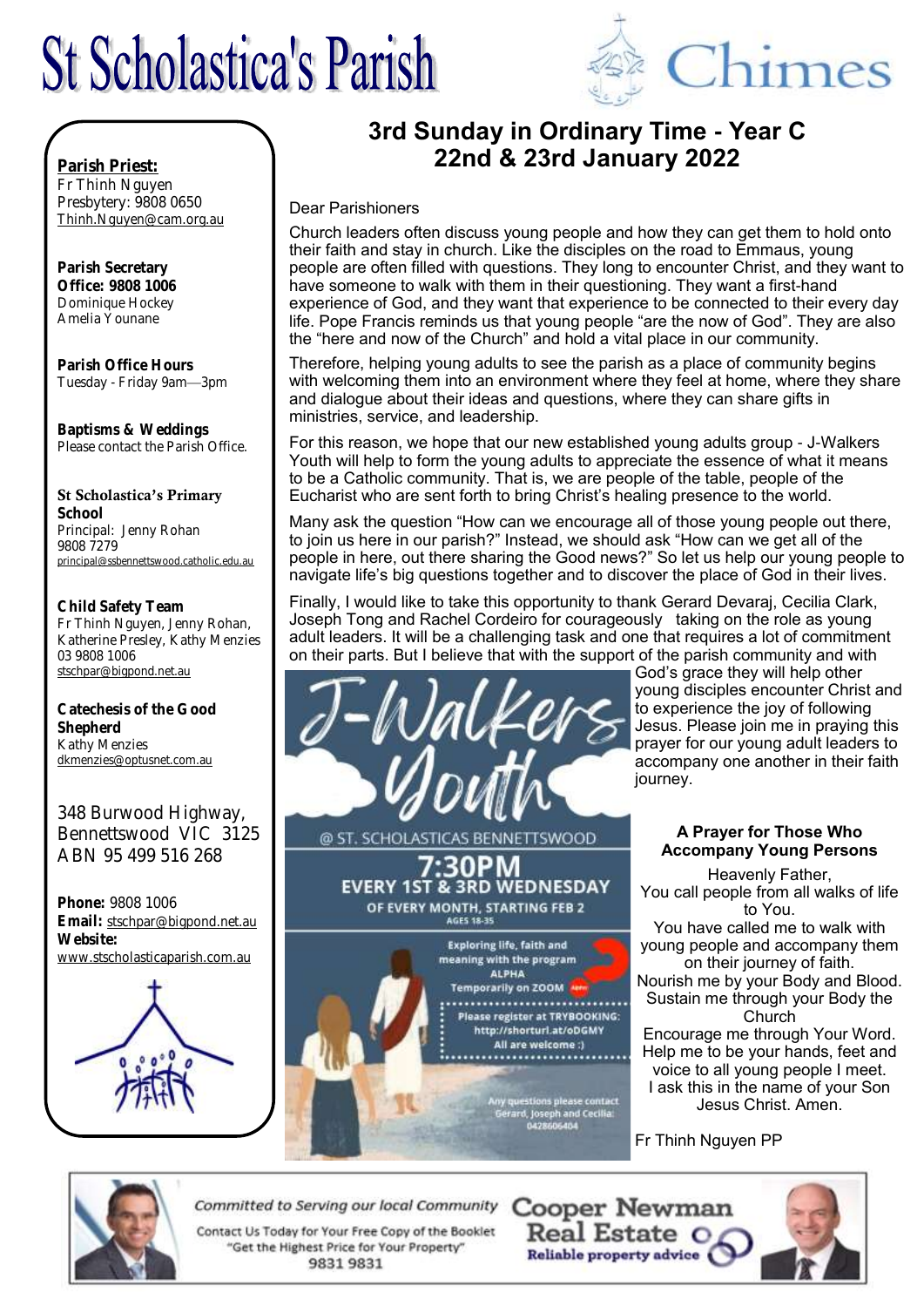#### **WEEKLY CALENDAR 2022**

#### **Monday 24 January 2022**

No Service 07.30pm Vinnies Meeting - GA

### **Tuesday 25 January 2022**

09.00am **NO Mass** 11.00am Funeral of John Corby 07.00pm Praise and Worship/Prayer Group - GA

#### **Wednesday 26 January 2022 - OFFICE CLOSED AUSTRALIA DAY PUBLIC HOLIDAY**

10.00am Novena 10.20am Rosary & Benediction 11.00am Mass

# **Thursday 27 January 2022**

09.00am Mass followed by Rosary 07.30pm RCIA via Zoom

# **Friday 28 January 2022**

9.00am Mass followed by Rosary

# **Saturday 29 January 2022**

09.00am Mass followed by Confession/Adoration 10.00am Divine Mercy Chaplet 05.30pm Mass 07.30pm Alpha via Zoom (Vietnamese)

# **Sunday 30 January 2022**

09.00am Mass

- 11.00am Mass
- 05.30pm Mass

| <b>ROSTERS</b>        |                                               |                                                |                                          |  |  |
|-----------------------|-----------------------------------------------|------------------------------------------------|------------------------------------------|--|--|
| Mass<br><b>Time</b>   | 3rd Sunday of the Month<br>22/23 January 2022 |                                                |                                          |  |  |
|                       | Covid<br><b>Marshall</b>                      | <b>Readers/Musician</b><br><b>Commentators</b> | <b>Special Ministers</b>                 |  |  |
| <b>Sat</b><br>5.30pm  |                                               | Melan Goh                                      | Franklin Rozario                         |  |  |
| <b>Sun</b><br>9.00am  |                                               | Sylvia Chuah<br>John Newman                    | Daniel Leong<br>Dominic Coniglio         |  |  |
| <b>Sun</b><br>11.00am |                                               | <b>April Lewis</b>                             | Antonella<br>Gucciardo<br>Marie Serophim |  |  |
| Sun<br>5.30pm         |                                               | Kristin Jabay                                  |                                          |  |  |

| <b>ROSTERS</b> |                                               |                                         |                                             |  |  |
|----------------|-----------------------------------------------|-----------------------------------------|---------------------------------------------|--|--|
| Mass<br>Time   | 4th Sunday of the Month<br>29/30 January 2022 |                                         |                                             |  |  |
|                | Covid<br>Marshall                             | Readers/Musician<br><b>Commentators</b> | <b>Special Ministers</b>                    |  |  |
| Sat<br>5.30pm  |                                               | Rachel Cordeiro                         | Judith Silvina<br>Hung Tran                 |  |  |
| Sun<br>9.00am  |                                               | Juancho Natividad<br>Peter Westwood     | Laurine Shane<br>Dominic Coniglio           |  |  |
| Sun<br>11.00am |                                               | Clare Gately                            | Barbara<br>Schobben<br><b>Willard Lewis</b> |  |  |
| Sun<br>5.30pm  |                                               | Marian Risandi                          |                                             |  |  |

# **Remembering Our Community**

#### **Sick**

Pat Nitz, Peter Smyth, Kathleen Barr, Rachel Bransby, Nancy Simpson, Marian & Stephen McQuinn, Frances Murray, Joshua Muling, John Anderson, Sylvia Chuah, Bernice Collins, Ray Anderson

#### **Recently Deceased**

John Corby, Susan Jenkins

St Scholastica's parish community offers sincere condolences and prayers to Noela Corby and her family on the death of John Corby. May you rest in peace John.

#### **Attending Mass - Points To Remember**

- You must check in with the QR code before entering the church.
- You must sanitise your hands on entering and exiting the church.
- You can only enter via the back of the church not from the Gathering Area or Side Entrance Doors .
- Masks must be worn at all times. Social distancing should be maintained at all times.
- You will be required to sign in upon entry and show your vaccination certificate to appointed Covid Marshalls.
- Volunteers need to submit a copy of their vaccination record to the parish office.
- Working with Children Checks need to be up to date and if not submitted yet please could you attend to this as a matter of urgency.
- If you administer Communion to the Sick you also need a police check, please come to the parish office and we can help with that.
- If you have not signed the Code of Conduct please do so, copies available at the parish office or contact us and we can email you a copy.

We realise that there is a lot of requirements and we appreciate that this can be daunting but rest assured that we are more than happy to assist you and make it as painless as possible. We couldn't keep our parish thriving without all of your help and support and we thank you HUGELY for that!

#### **Quote of the Week**

"For the Servant of God every place is the right place, and every time is the right time." - *St Catherine of Siena*

# **Joke of the Week**

**I've been looking for these for 3 years!** A door-to-door salesman from a publishing house asked a lady if she owned a copy of the Bible. "I certainly do!" she replied with some pride. To his next question, did she read it regularly, she responded, "Oh, yes!" and sent her little daughter to get the Bible from the table drawer. As she showed it to the man, her spectacles fell from between the pages. Without thinking, she exclaimed, "Oh, here are my glasses! I've been looking for these for 3 years!"

St Scholastica's acknowledges that we gather, pray and live **together on the land of the Wurundjeri people of the Kulin nations.**

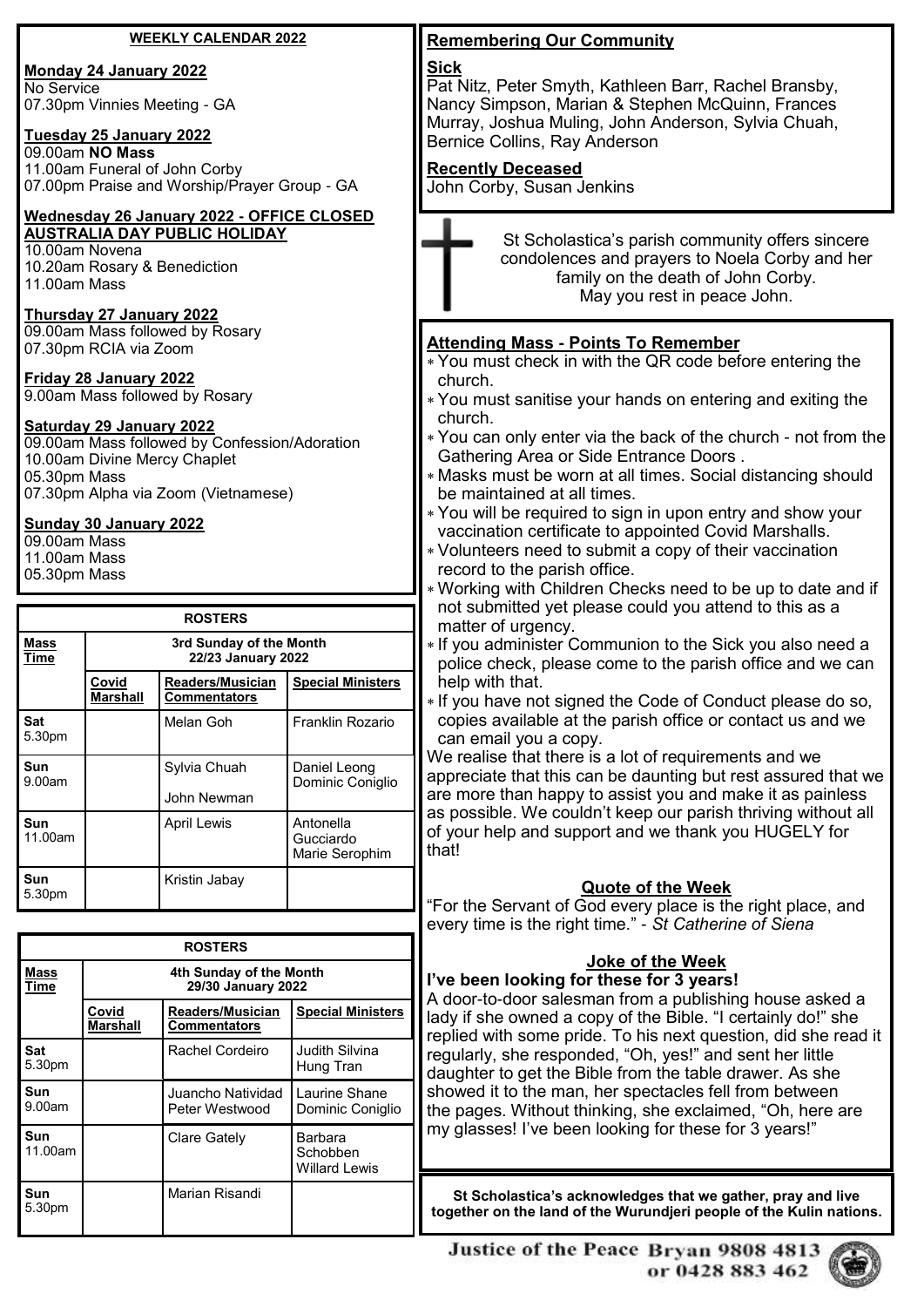# NOTICEBOARD



#### **Communion to the sick**

Do you know anyone who is sick or housebound, who would like to receive a visit from Fr Thinh? Perhaps the sick/homebound person is feeling isolated from the parish community and would like to receive communion on a regular basis. Please phone the parish office on 9808 1006.

#### **Baptism at St Scholastica's**

It is a requirement of the parish that a Baptism information night must be attended prior to having your child baptised. Contact the parish office on 9808 1006 to make a booking into one of the monthly sessions. Next session: **Thursday 3rd February 2022** at 7:30pm in the Gathering Area.



#### **Thanksgiving Program - Ways to contribute**

- Envelopes (weekly, monthly, quarterly or yearly)
- Credit cards
- Direct debits (set up by the parish office)
- Direct deposits to the parish account details can be found below.

| Account Name:   | St Scholastica's Parish    |
|-----------------|----------------------------|
|                 |                            |
| <b>BSB</b>      | 083 347                    |
| Account Number: | 686818033                  |
| Reference       | <b>Please use Envelope</b> |
|                 | number                     |

You can set up your direct deposit or credit card contributions yourself. Please always use your envelope number. Or Amelia and Dominique can assist with this. Please pop in to see us, send us an email or call us, lots of ways to help you out.

When receiving your new credit card please contact us with the new details if you wish to continue to contribute.

We are thankful for all the support you give our parish especially during these challenging times.

#### **4th Sunday in Ordinary Time Year C 29 & 30 January 2022**

First Reading: Jer 1:4-5. 17-19 Second Reading: 1 Cor 12:31 – 13:13 Gospel: Lk 4:21-30



**Poverty for us is** 

**a freedom** St. Teresa of Calcutta (Mother Teresa) thinks so. There was a beautiful article about her in Time magazine. She was asked about the materialism of the West. "The more you have, the more you are occupied," she contends. "But the less you have, the more free you are. Poverty for us

is a freedom. It is a joyful freedom. There is no television here, no this, no that. This is the only fan in the whole house…and it is for the guests. But we are happy. I find the rich poorer," she continues. "Sometimes they are more lonely inside…The hunger for love is much more difficult to fill than the hunger for bread…The real poor know what is joy." When asked about her plans for the future, she replied, "I just take one day. Yesterday is gone. Tomorrow has not come. We have only today to love Jesus."– Is there anyone in this room as rich as Mother Teresa?

#### **From today's Gospel reading**

Jesus unrolled the scroll and found the passage where it was written: The Spirit of the Lord is upon me.... God has sent me to proclaim.... a year acceptable to the Lord.

#### **Reflection**

Jesus tells his hearers, "Today this scripture passage is fulfilled in your hearing." Luke is reminding us we don't have to wait for some future time and place for God to come to set us free, it is happening "Today." The One anointed with the Spirit enables us now to be in right relationship with God and one another.

#### **So, we ask ourselves**

- Where in my life do I not feel free from fear, guilt, the past, etc?
- In faith, can I embrace the truth of Christ's words for me today: he has come to proclaim liberty?

*St Scholastica's Parish is committed to creating a child safe culture that safeguards children and young people including the safety, participation and empowerment of Aboriginal children and young people, children and young people with a disability, and those from culturally and linguistically diverse backgrounds.*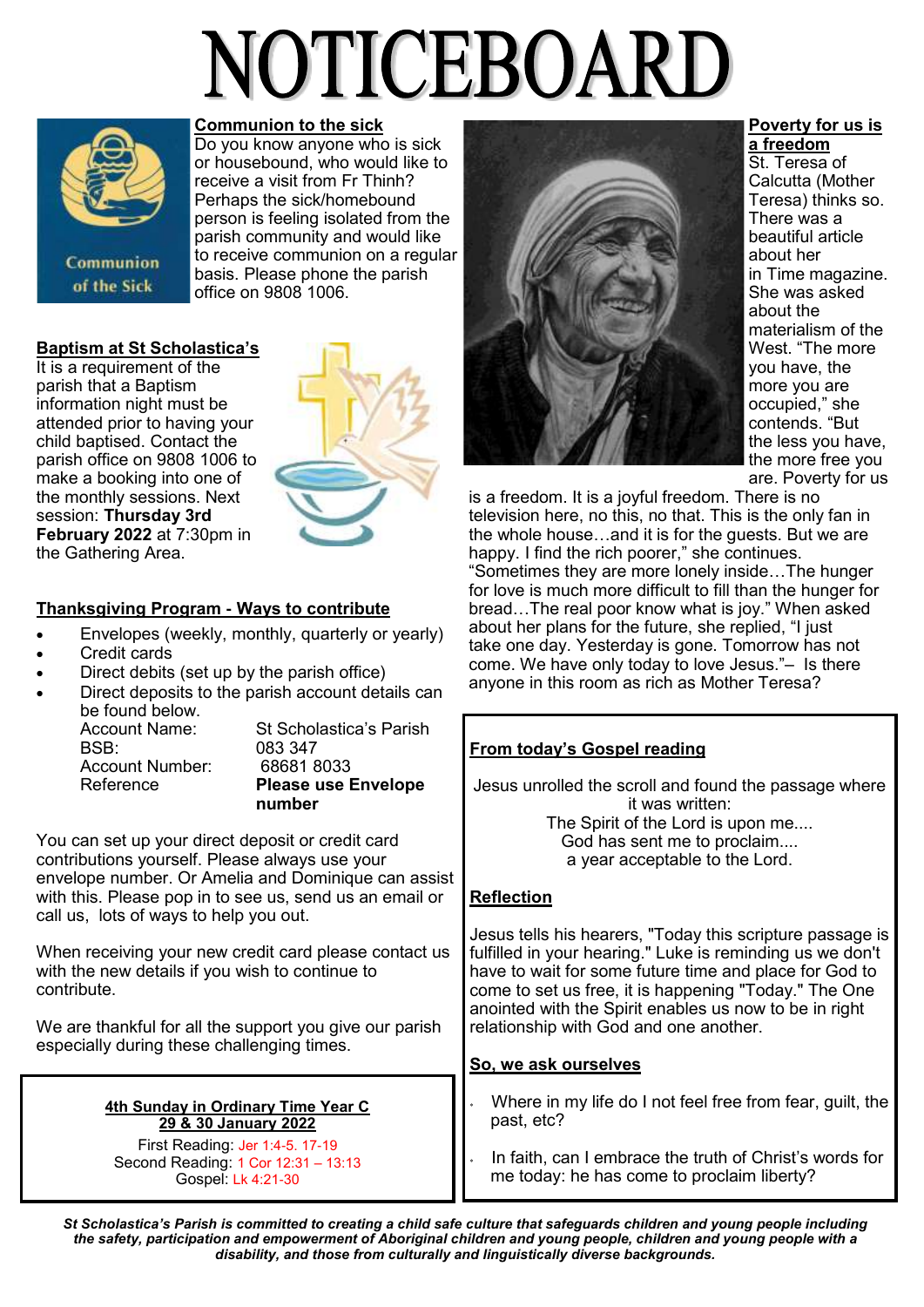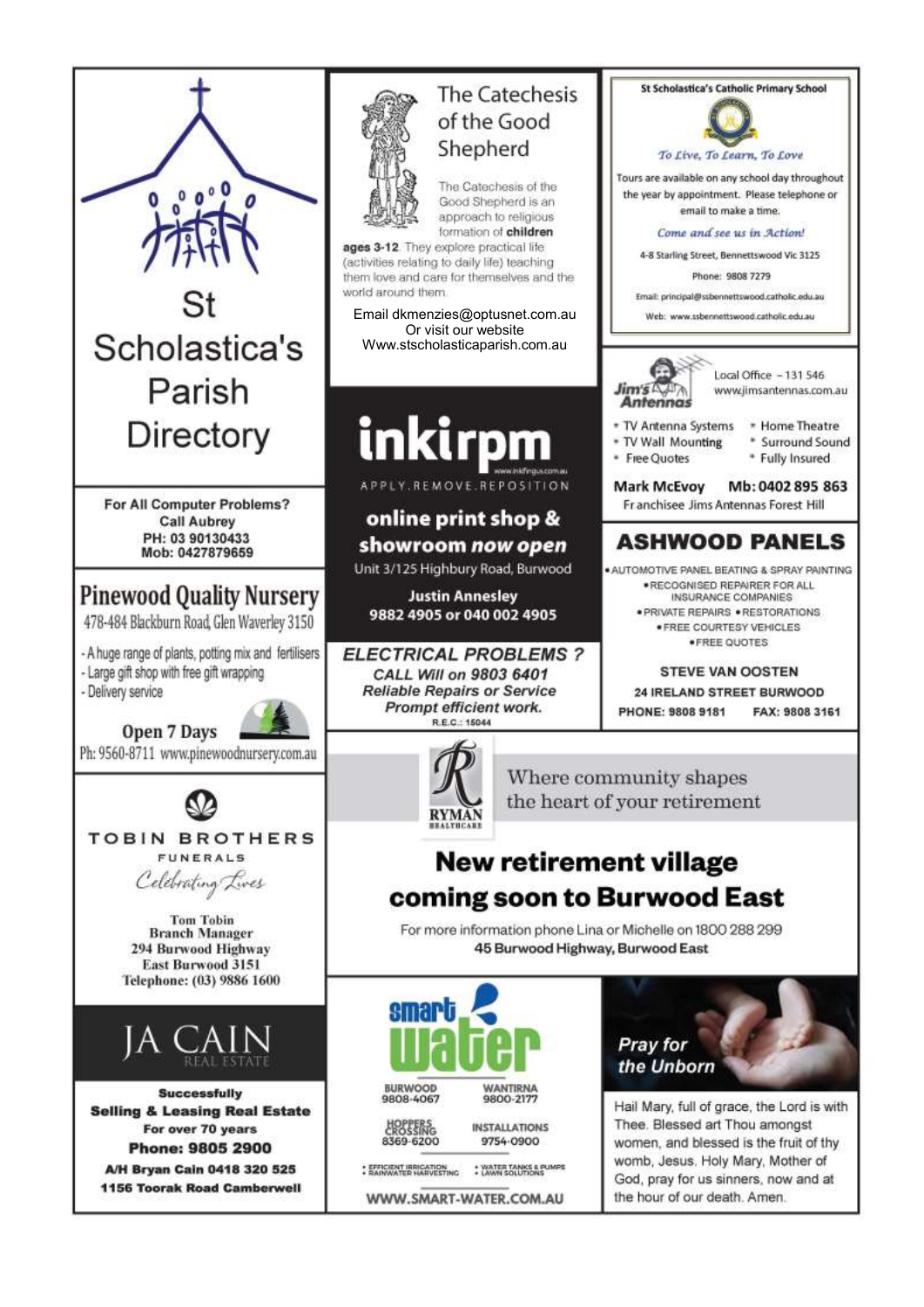

#### **The 3rd Sunday in Ordinary Time**  3. The fear of the Lord is holy, **Year C - 22/23 January 2022**

#### **Entrance Antiphon:** Cf. Ps 95:1,6

O sing a new song to the Lord; sing to the Lord, all the earth. In his presence are majesty and splendour, strength and honour in his holy place.

#### **First Reading:** Neh 8:2-6. 8-10

A reading from the book of Nehemiah

They read from the book of Law and they understood what was read. Ezra the priest brought the Law before the assembly, consisting of men, women, and children old enough to understand. This was the first day of the seventh month. On the square before the Water Gate, in the presence of the men and women, and children old enough to understand, he read from the book from early morning till noon; all the people listened attentively to the Book of the Law.

Ezra the scribe stood on a wooden dais erected for the purpose. In full view of all the people – since he stood higher than all the people – Ezra opened the book; and when he opened it all the people stood up. Then Ezra blessed the Lord, the great God, and all the people raised their hands and answered Amen! Amen!; then they bowed down and, face to the ground, prostrated themselves before the Lord. And Ezra read from the Law of God, translating and giving the sense, so that the people understood what was read.

Then Nehemiah – His Excellency – and Ezra, priest and scribe (and the Levites who were instructing the people) said to all the people, 'This day is sacred to the Lord your God. Do not be mournful, do not weep'. For the people were all in tears as they listened to the words of the Law.

He then said, 'Go, eat the fat, drink the sweet wine, and send a portion to the man who has nothing prepared ready. For this day is sacred to our Lord. Do not not need. God has arranged the body so be sad: the joy of the Lord is your stronghold.'

#### The word of the Lord. **Thanks be to God.**

#### **Psalm:** Ps 18:8-10. 15. R. See Jn 6:63

(R.) Your words, Lord, are spirit and life.

- 1. The law of the Lord is perfect, it revives the soul. The rule of the Lord is to be trusted, it gives wisdom to the simple. (R.)
- 2. The precepts of the Lord are right, they gladden the heart. The command of the Lord is clear, it gives light to the eyes. (R.)
- abiding for ever. The decrees of the Lord are truth and all of them just. (R.)
- May the spoken words of my mouth, the thoughts of my heart, win favour in your sight, O Lord, my rescuer, my rock! (R.)

#### **Second Reading:** 1 Cor 12:12-30

A reading from the first letter of St Paul to the Corinthians

Together you are Christ's body; but each of you is a different part of it. Just as a human body, though it is made up of many parts, is a single unit because all these parts, though many, make one body, so it is with Christ. In the one Spirit we were all baptised, Jews as well as Greeks, slaves as well as citizens, and one Spirit was given to us all to drink.

Nor is the body to be identified with any one of its many parts. If the foot were to say, 'I am not a hand and so I do not belong to the body', would that mean that it stopped being part of the body? If the ear were to say, 'I am not an eye, and so I do not belong to the body,' would that mean that it is not a part of the body? If your whole body was just one eye, how would you hear anything? If it was just one ear, how would you smell anything?

Instead of that, God put all the separate parts into the body on purpose. If all the parts were the same, how could it be a body? As it is, the parts are many but the body is one. The eye cannot say to the hand, 'I do not need you,' nor can the head say to the feet, 'I do not need you.'

What is more, it is precisely the parts of the body that seem to be the weakest which are the indispensable ones; and it is the least honourable parts of the body that we clothe with the greatest care. So our more improper parts get decorated in a way that our more proper parts do that more dignity is given to the parts which are without it, and so that there may not be disagreements inside the body, but that each part may be equally concerned for all the others. If one part is hurt, all parts are hurt with it. If one part is given special honour, all parts enjoy it.

Now you together are Christ's body; but each of you is a different part of it. In the Church, God has given the first place to apostles, the second to prophets, the third to teachers; after them, miracles, and after them the gift of healing; helpers, good leaders, those with many

languages. Are all of them apostles, or all of them prophets, or all of them teachers? Do they all have the gift of miracles, or all have the gift of healing? Do all speak strange languages, and all interpret them?

The word of the Lord. **Thanks be to God.**

#### **Gospel Acclamation:** See Lk 4:18

Alleluia, alleluia! The Lord sent me to bring Good News to the poor and freedom to prisoners. Alleluia!

#### **Gospel:** Lk 1:1-4. 4:14-21

A reading from the holy Gospel according to Luke The scriptures were fulfilled on this day. Seeing that many others have undertaken to draw up accounts of the events that have taken place among us, exactly as these were handed down to us by those who from the outset were eyewitnesses and ministers of the word, I in my turn, after carefully going over the whole story from the beginning, have decided to write an ordered account for you, Theophilus, so that your Excellency may learn how well founded the teaching is that you have received.

Jesus, with the power of the Spirit in him, returned to Galilee; and his reputation spread throughout the countryside. He taught in their synagogues and everyone praised him.

He came to Nazara, where he had been brought up, and went into the synagogue on the sabbath day as he usually did. He stood up to read, and they handed him the scroll of the prophet Isaiah. Unrolling the scroll he found the place where it is written:

The spirit of the Lord has been given to me, for he has anointed me. He has sent me to bring the good

news to the poor, to proclaim liberty to captives and to the blind new sight, to set the downtrodden free, to proclaim the Lord's year of favour.

He then rolled up the scroll, gave it back to the assistant and sat down. And all eyes in the synagogue were fixed on him. Then he began to speak to them, 'This text is being fulfilled today even as you listen.'

The Gospel of the Lord. **Praise to you, Lord Jesus Christ.**

#### **Communion Antiphon:** Cf. Ps 33:6

Look toward the Lord and be radiant; let your faces not be abashed.